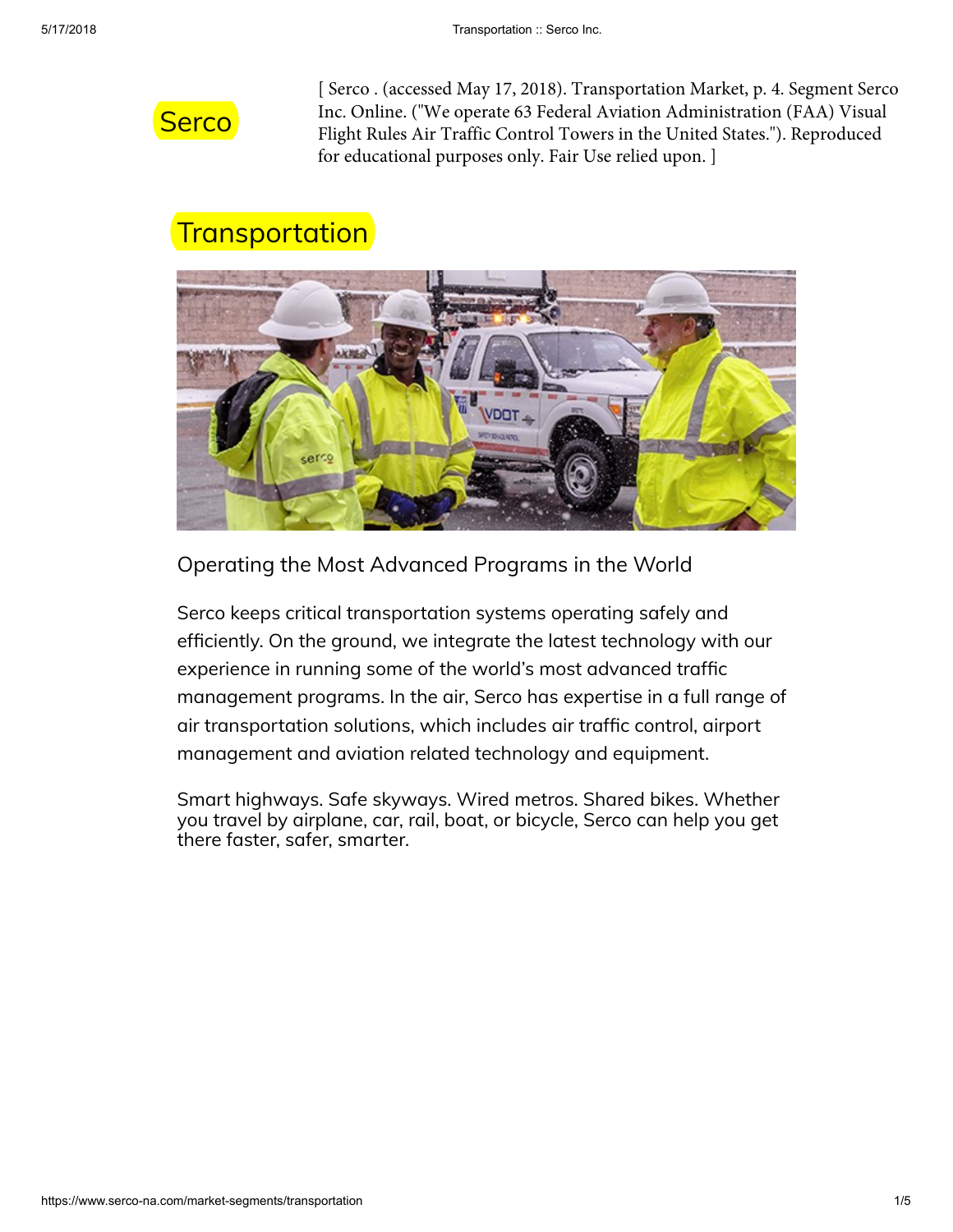

## Surface Transportation

We have a history of helping governments and commercial customers to improve operational performance and better manage transportation assets, including trains, subways, highways, ferries, bridges, tunnels, and bike sharing programs.

We work with our customers to continuously improve service quality, reliability, frequency, access to information in order to improve the customer journey.

It's all about getting you where you need to go.

Intelligent Transportation Systems– Serco is a global leader in design and operation of intelligent transportation systems. This includes traffic management centers, bridge & tunnel operations, traffic signal maintenance, incident management and safety service patrols, and tolling services. Our expertise in intermodal transport and active traffic management put us ahead of the pack..

Transit Services – Serco has decades of experience providing operations, maintenance and marketing support for commuter rail,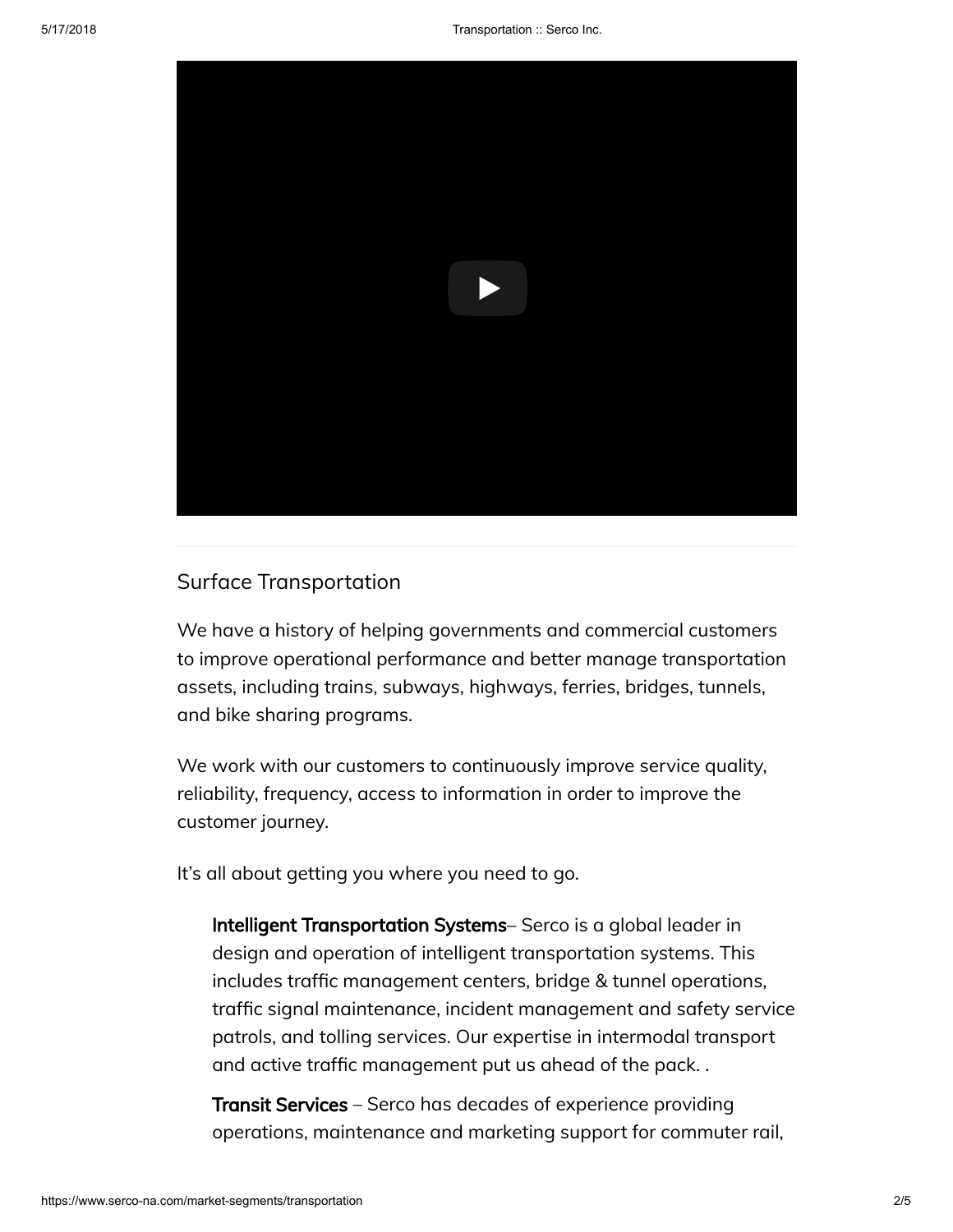light rail, rapid transit, trams, and street cars. Our customers value Serco for delivering on-time arrivals, reduced costs, an improved customer experience, and an exceptional track record of safety. .

Parking Management Services– Serco provides total management for parking systems including installing and operating parking meter systems, managing parking space availability, and managing parking enforcement and citations. Our intelligent solutions optimize parking availability and traffic flow for citizens, while maximizing revenues for governments. .

## Demonstrating transportation leadership globally

Serco's reference clients illustrate our ability to deliver superior performance, while allowing us to identify best practices.

Largest rail franchise in the UK – Northern Rail spans 2,700 km, with 472 stations, 4,800 staff, and serves a population of 15 million

Largest automated metro in the world – Dubai Metro covers 75 km, with 47 stations and 3,300 employees from 28 countries

Highest customer satisfaction – Merseyrail had the highest customer satisfaction scores in the UK during 2009 and 2011 and is consistently one of the highest scorers

Highest performing metro system in the world – Dubai metro achieved 99.9% availability and 99.3% punctuality in 2012, a world record

## Aviation & Air Traffic Control

As one of the world's largest providers of aviation services, Serco has expertise in a full range of air transportation solutions including air traffic control and management, airport management, and aviationrelated technology and equipment.

We provide air traffic control at 85 aviation sites across the globe, keeping the skies safe for passengers and commerce.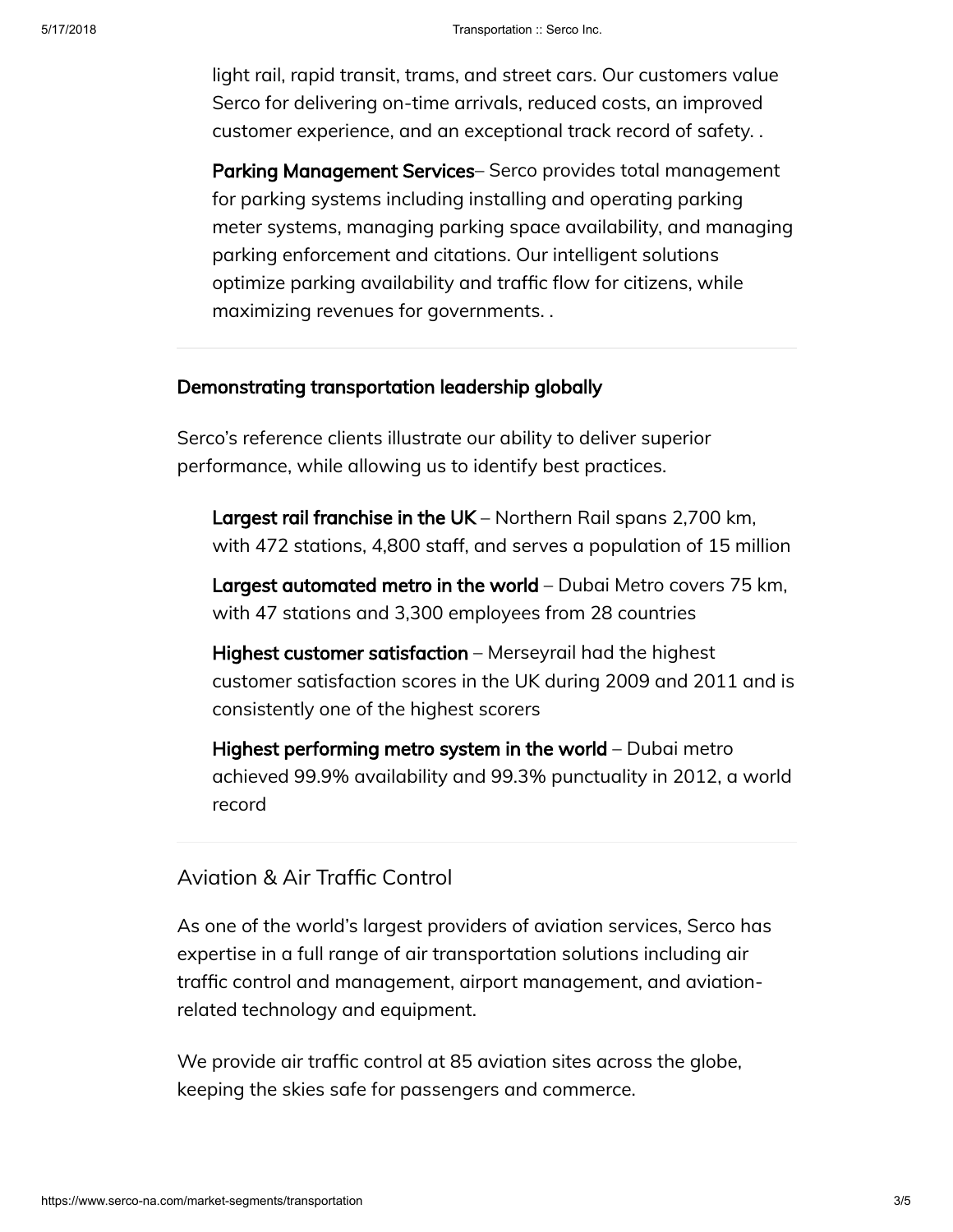Aviation Operations – Serco provides air traffic control operations at en route centers, radar approach control, airport towers, and airline ramp towers. We are experts in designing and implementing Safety Management Systems (SMS) to support safety excellence across all our aviation operations. Learn more about .

Infrastructure Services – Serco provides engineering and support for a full range of aviation infrastructure, including ground electronics maintenance, engineering and installation of ATM systems, and related communications, navigation, surveillance and weather systems.

Flight Support Services – Serco provides a range of flight support services including weather forecasting, pilot briefings, and aeronautical information management. We offer instructional services in subjects including air traffic control, flight safety, and safety management systems. Serco is the only non-state organization authorized to issue Air Traffic Control licenses on behalf of an ICAO signatory state. Learn more about .

With an outstanding safety record, Serco currently manages over 192,000 square miles of airspace worldwide, more than any other private company, and controls over 7 million aircraft movements a year.

We operate 63 Federal Aviation Administration (FAA) Visual Flight Rules Air Traffic Control Towers in the United States. In the United States alone, we help more than 10 million commercial passengers each year reach their destinations safely.

© 2018 Serco Inc. All Rights Reserved.